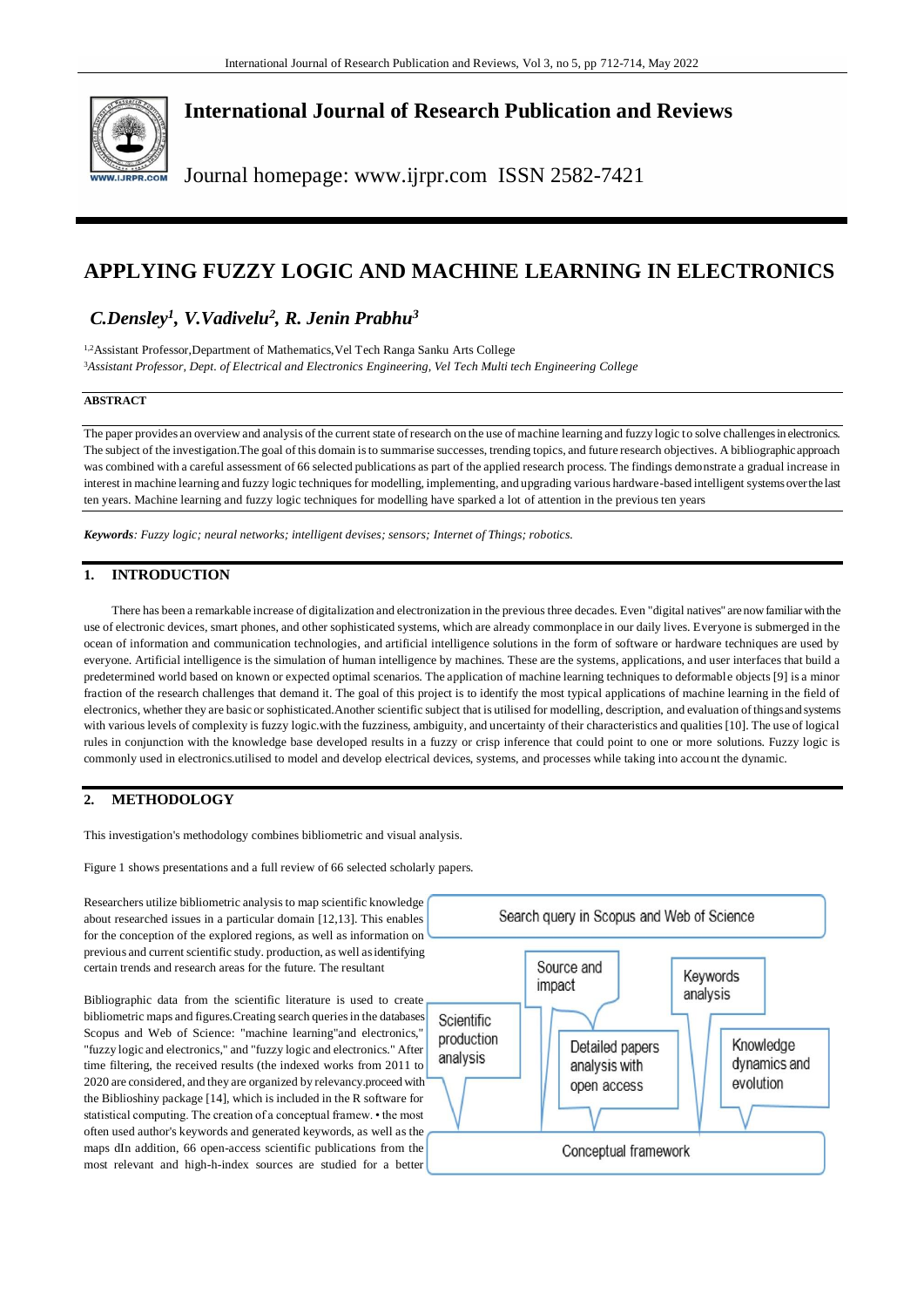knowledge of the explored scientific subject .enveloped with trending subjects and knowledge progression.

### **3. APPLICATION OF MACHINE LEARNING**

The application of machine learning in electronics is presented in this section by looking at the "big picture," using a bibliometric method [15], and conducting a systematic review of selected papers. Scientific publications A conceptual summary of recent research issues, including the annual scientific production, major sources of scientific papers, and current trends

#### **3.1 Scientific Production:**

In the Scopus database, 1535 documents are found, in which 3672 keywords are employed by 4893 authors. The authors of single-authored documents are 79; the authors of multi-authored documents are 4814; the coefficient, showing co-authors per documents, is 4.08; and the collaboration index is 3.46. In the scientific database Web of Science, a smaller number of documents (434) is identified, written by 1810 authors as the authors of single-authored documents are 27 and the authors of multi-authored documents are 1783. The coefficient, presenting co-authors per documents, is 4.72, and the collaboration index is 3.38. It seems that a big part of the indexed documents in Scopus and Web of Science are prepared in collaboration among several authors as the countries of the corresponding authors with the biggest contribution according to Scopus are: USA, China, India, Japan, and Germany (Figure 2). The parameter Multiple Countries Publication (MCP) measures the international collaboration as at least one co-author should be from another country. The parameter Single Country Publication (SCP) indicates that the corresponding author and his co-authors are from one country

# **4. APPLICATION OF FUZZY LOGIC**

Before the article may be published, all writers must sign the Procedia exclusive licence transfer agreement, which they can do online. This transfer agreement allows Elsevier to safeguard the writers' copyrighted content while leaving the authors' proprietary rights intact. The sole rights to reproduce and distribute the article, including reprints, photographic reproductions, microfilm or other similar copies, and translations, are covered by the copyright transfer. Authors are responsible for seeking permission to reproduce any figures for which copyright exists from the copyright holder.

## **4.1 Scientific Development:**

The Scopus database returned 1021 documents as a result of the search. The number of documents returned in Web of Science is 199. Scopus has indexed papers that have There are 2617 authors who use 2577 keywords. The coefficient for single-authored texts is 36, whereas the coefficient for multi-authored publications is 2581.The cooperation index is 2.74, while the number of co-authors per document is 3.15. On the internet. Thereare nine single-authored publications and 618 multiauthored documents in the Journal of Science; the average number of co-authors per document is 3.35, and collaboration is high. The majority of the papers published are obviously collaborative. work. The corresponding author and his co-authors are usually from the same country.

### **4.2 Source Characteristics:**

Figure 16 shows the twenty most relevant sources with published scientific articles in the investigated area according to Scopus. They can be divided into two categories: IECON Proceedings (Industrial Electronics Conference), IICPE (Indian International Conference on Power Electronics), IEEE International Symposium on Industrial Electronics, ICPEICES (IEEE International Conference on Power Electronics Intelligent Control and Energy Systems), and scientific journals and books

- Lecture Notes in Electrical Engineering, Applied Mechanics and Materials, IEICE Transactions on Communications
- Procedia Engineering, Advanced Materials Research

### **5. CONCLUSIONS**

This paper examines and reviews papers on machine learning and fuzzy logic that have been published and indexed in Scopus and Web of Science.Electronics logic techniques The conceptual vision to be articulated is the defined goal and the mapping of the knowledge gained in the examined domain As a result,Topics that are currently trending and research directions are identified. To make this analysis more thorough and more comprehensive, a bibliometric method combined with a full paper review is implemented The findings provide an overview of the scientific field over the last ten years.Machine learning usage for solving a wide range of problems is on the rise. Issues in electronics and the use of fuzzy logic with a wavering curve.

#### **REFERENCES**

- [1] Rodríguez-Rodríguez, I.; Chatzigiannakis, I.; Rodríguez, J.-V.; Maranghi, M.; Gentili, M.; Zamora-Izquierdo, M.-Á. Utility of Big Data in Predicting Short-Term Blood Glucose Levels in Type 1 Diabetes Mellitus through Machine Learning Techniques. Sensors 2019, 19, 4482.
- [2] Park, S.H.; Tjolleng, A.; Chang, J.; Cha, M.; Park, J.; Jung, K. Detecting and Localizing Dents on Vehicle Bodies Using Region-Based Convolutional Neural Network. Appl. Sci. 2020, 10, 1250.